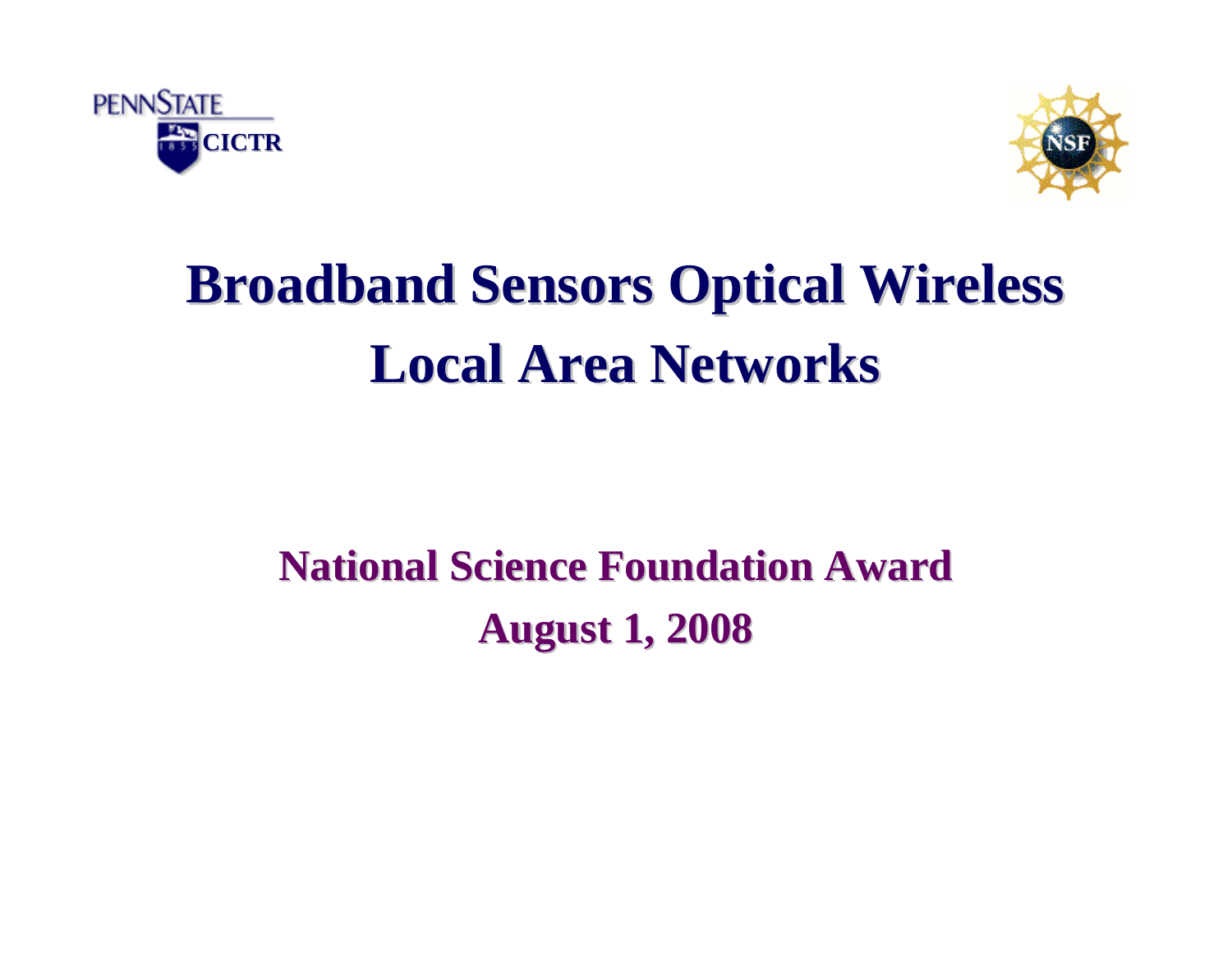

### **Project Abstract Project Abstract**



The objective of this research is to design wireless optical communication techniques for integration into sensor networks. The approach is to employ low-cost, compactsized, and power-efficient white LEDs and photolithographic optical transceivers, in conjunction with indoor environment channel modeling and spatially coded multiple access techniques, to realize secure broadband communications interfaces among sensors.

The intellectual merit of this work lies in its potential to provide capacity and quality-of- service superior to conventional radio frequency techniques. This research directly addresses the challenges in obtaining parallel independent optical communications channels that will provide a means of spatial diversity, which, in turn, will result in improved power budget. Furthermore, use of photolithographic (thin film) beam splitters and combiners and white LEDs for transceiver optics pose a challenging, but promising, new area for sensor networks communications.

The broader impacts of this research include more efficient and more reliable communication links for facilities that rely upon sensors for collecting/distributing vital information (hospitals, planes, ships, factory plants). Co-existence with RF sensitive devices will make the proposed system robust and attractive for universal usage. Furthermore, this research will contribute to education by being incorporated into lectures on optics and wireless communications science and engineering, providing opportunities for undergraduate and graduate students to obtain multi-disciplinary hands-on experience on issues related to wireless optical communications system design and networking.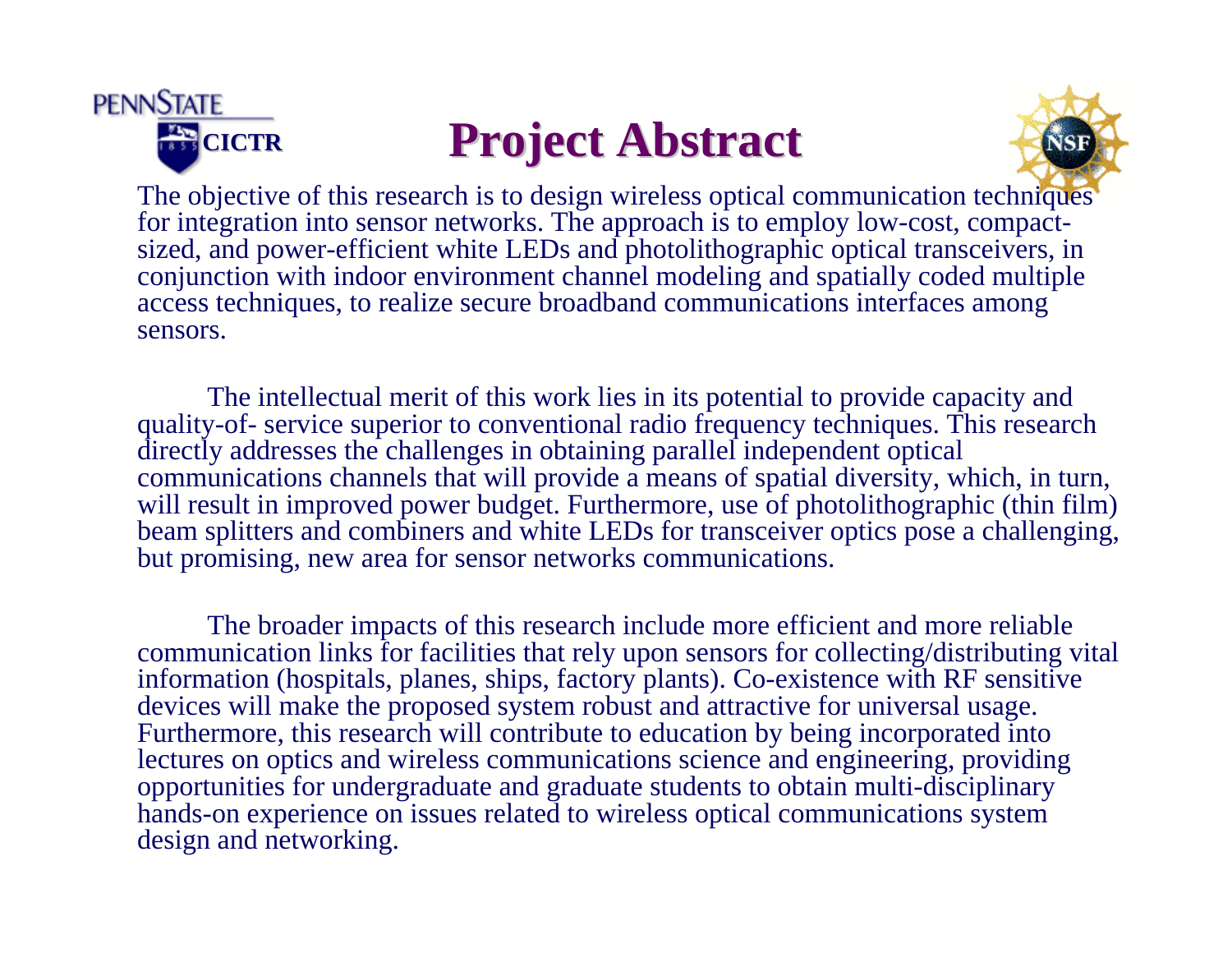



#### **Multi Spot Diffusing Configuration Multi Spot Diffusing Configuration**

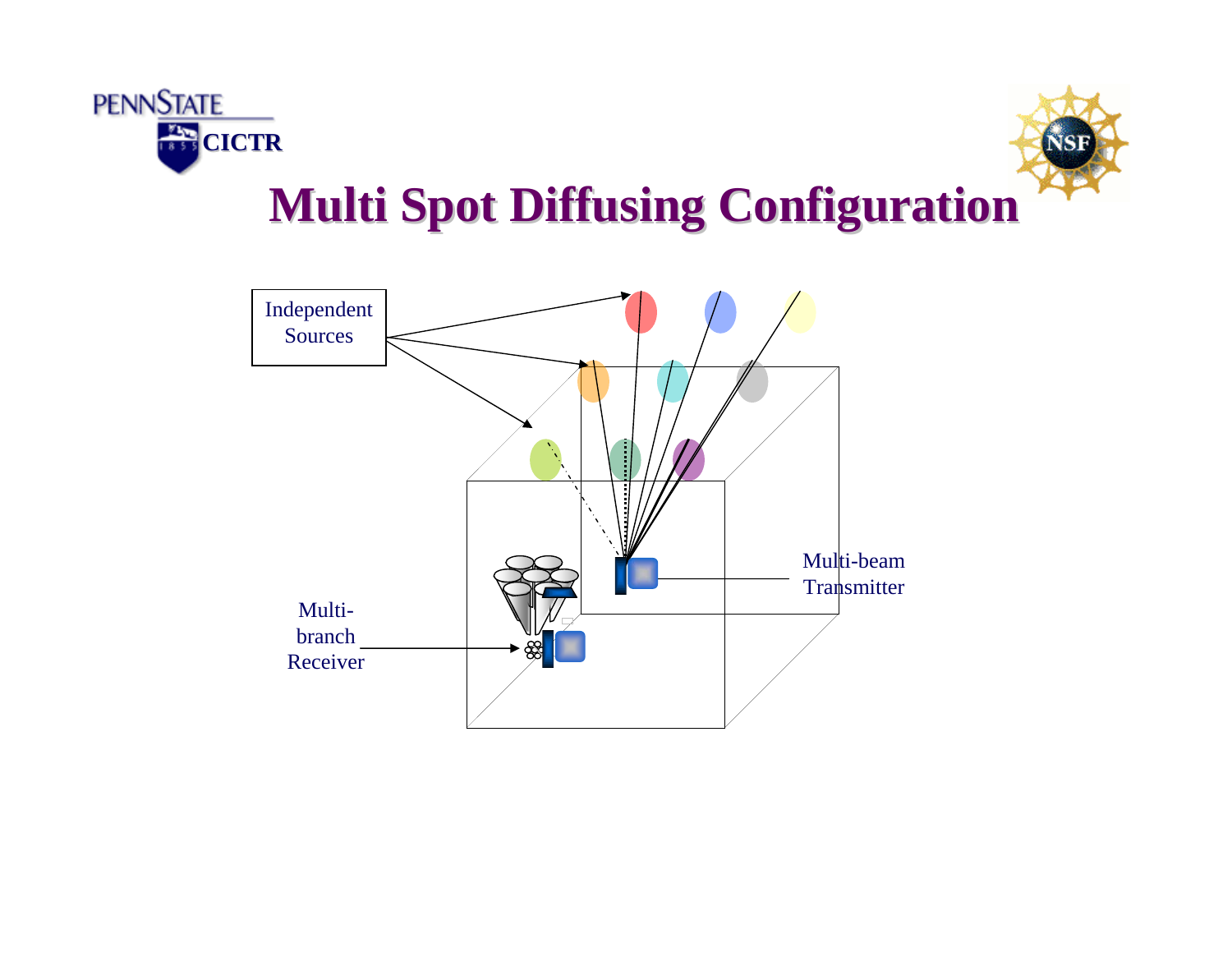



- Multi-chip: mixes the light from LEDs of three primary colors.
	- changing the mixture ratio of three primary colors  $\rightarrow$  different colors.
	- It is hard to simultaneously modulate three LEDs.
	- Using LEDs of different colors for different cells and exploit this multi-chip property for multiplexing.

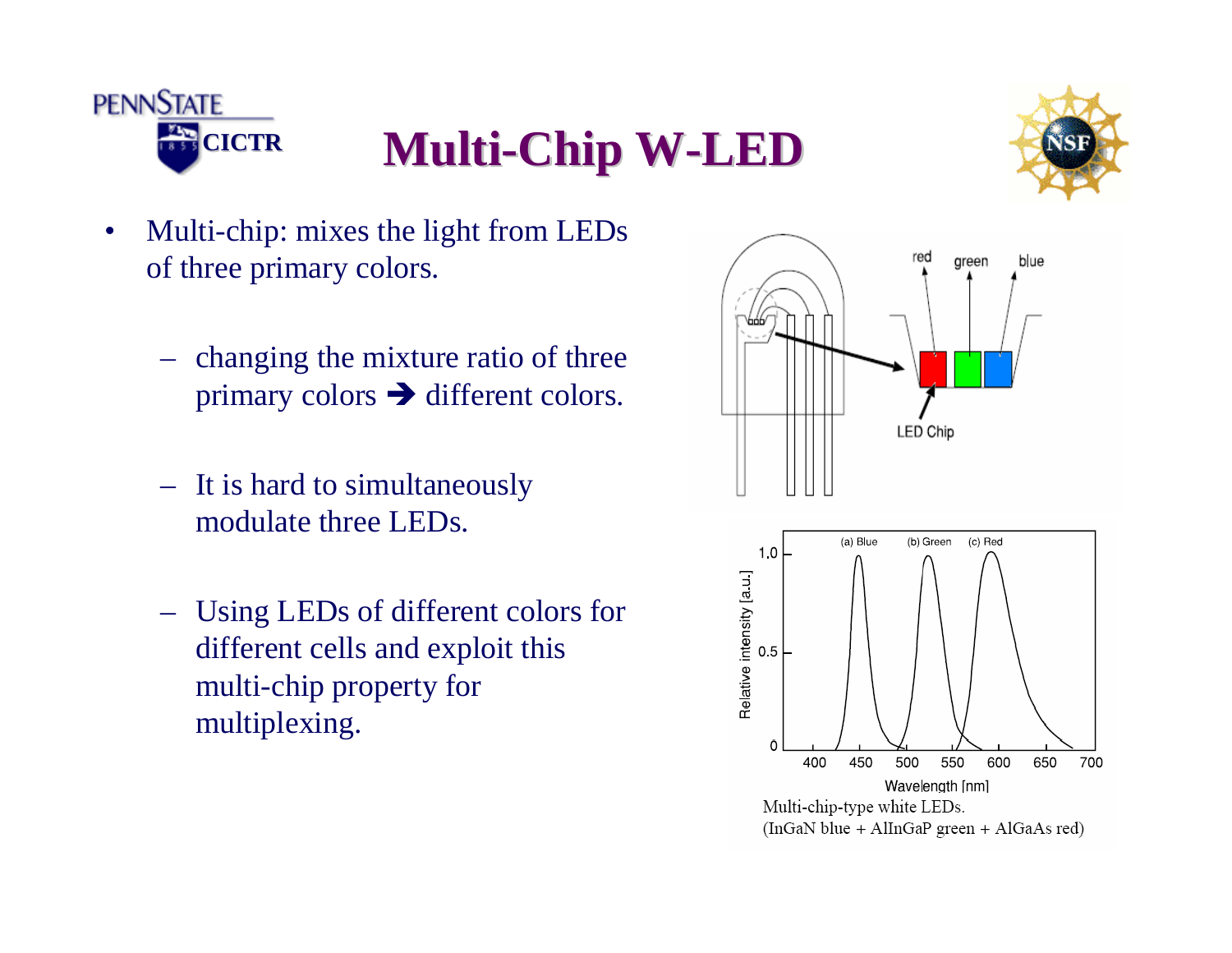



#### **Channel Impulse Response Channel Impulse Response**

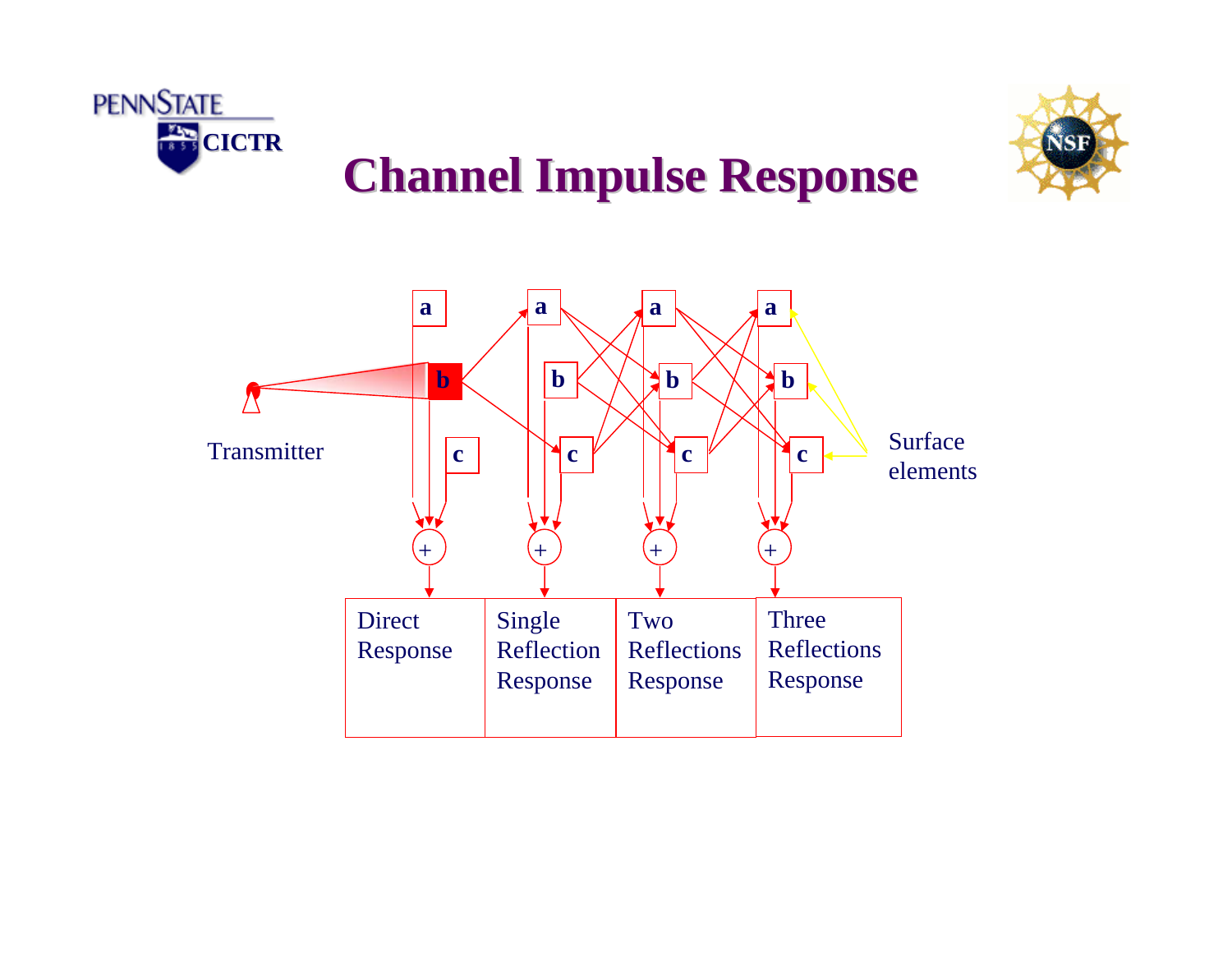



#### **Channel Impulse Response Channel Impulse Response**

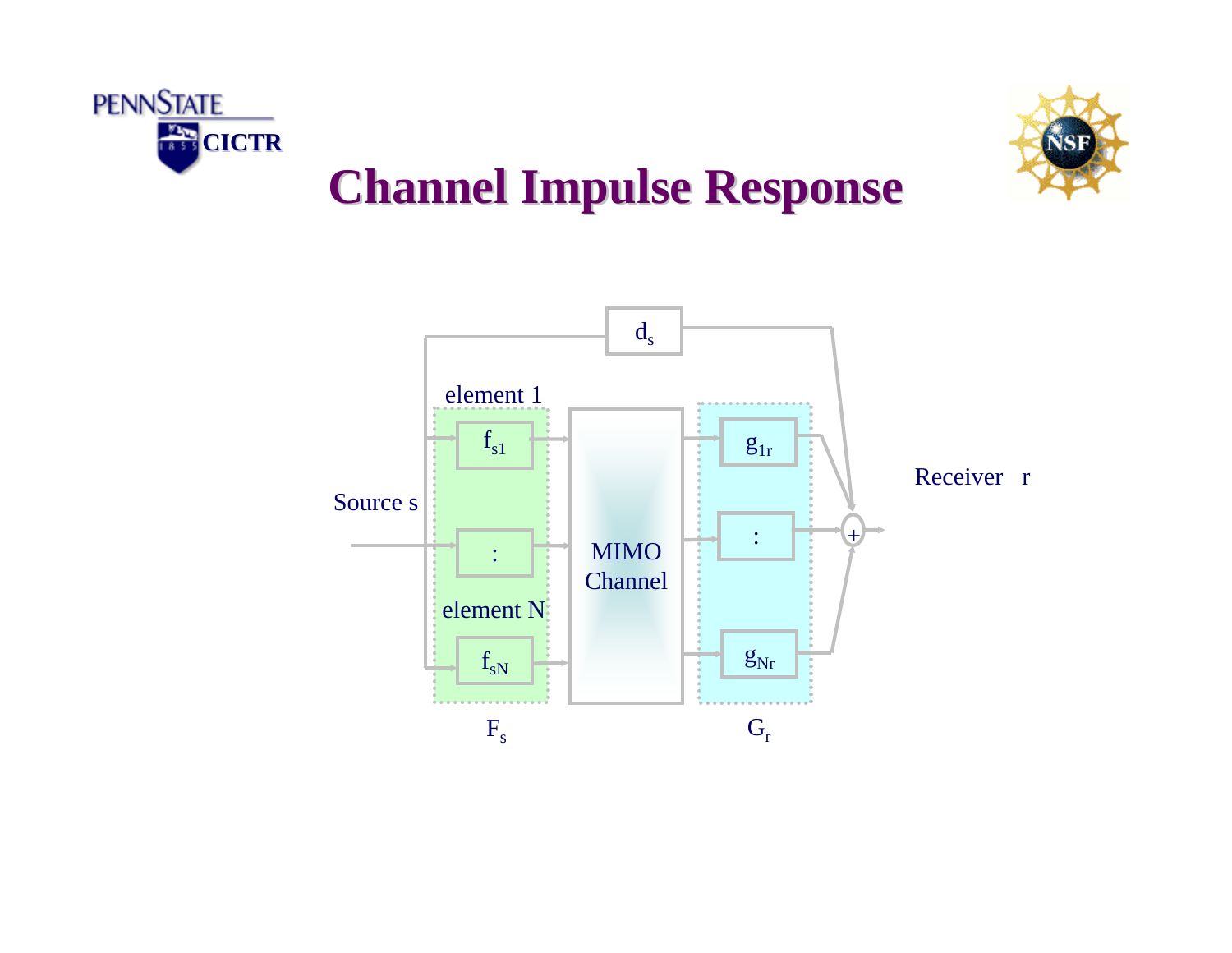



## **Channel Impulse Response Channel Impulse Response**

• The impulse response can be expressed as

$$
H = D \cdot G_r + F_s \cdot \Phi_n \cdot G_r
$$

• where

$$
D = [d_1 \cdots d_N]
$$
  
\n
$$
F_s = [f_{s1} \cdots f_{sN}]
$$
  
\n
$$
\Phi_n = \begin{cases} I_{NxN} + \phi + \phi^2 + \phi^3 + \cdots + \phi^{n-1} & , n \ge 2 \\ I_{NXN} & , n = 1 \end{cases}
$$
  
\n
$$
G_r = \begin{bmatrix} g_{1r} \\ \vdots \\ g_{Nr} \end{bmatrix}
$$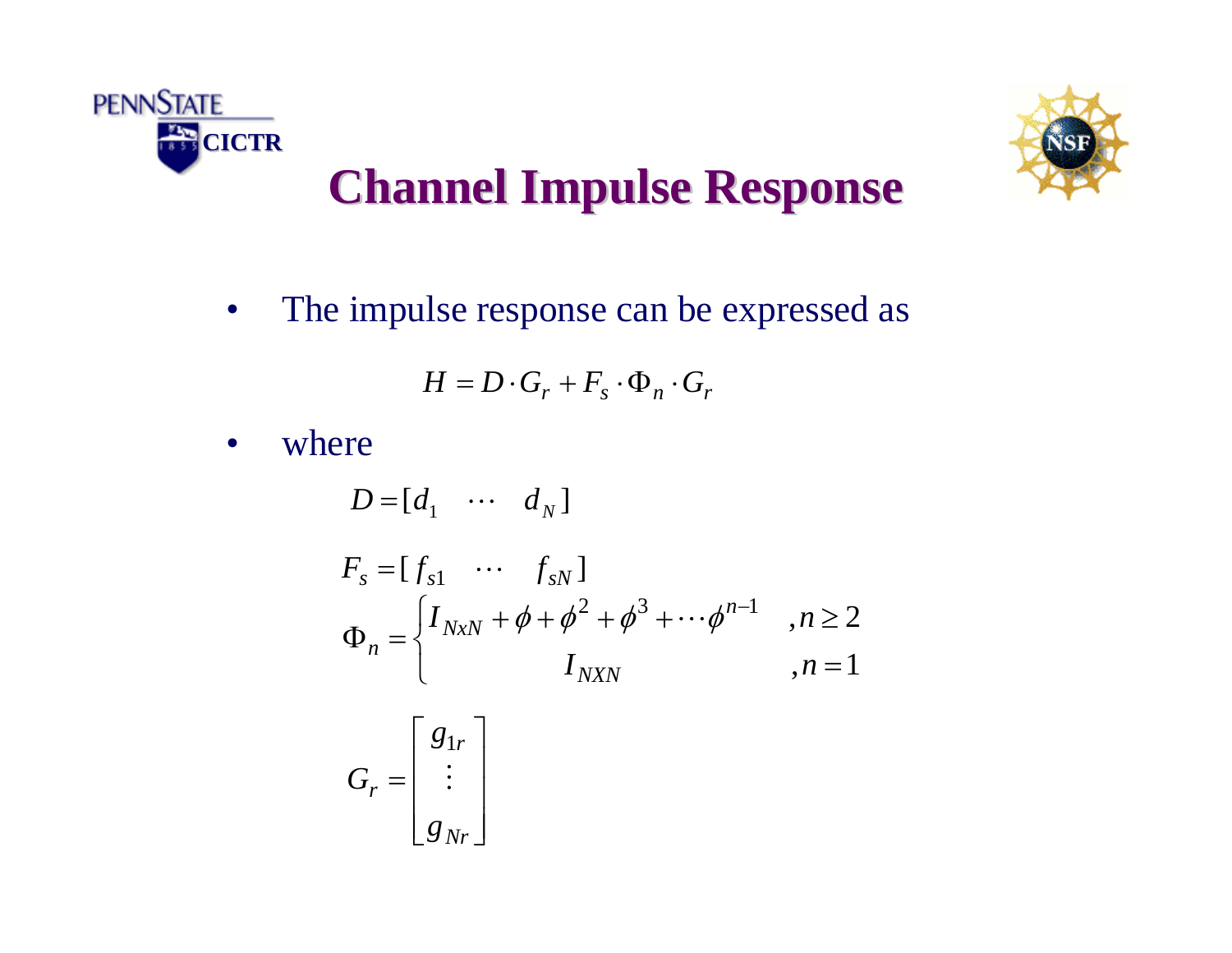



#### **Spatial Coding Spatial Coding**

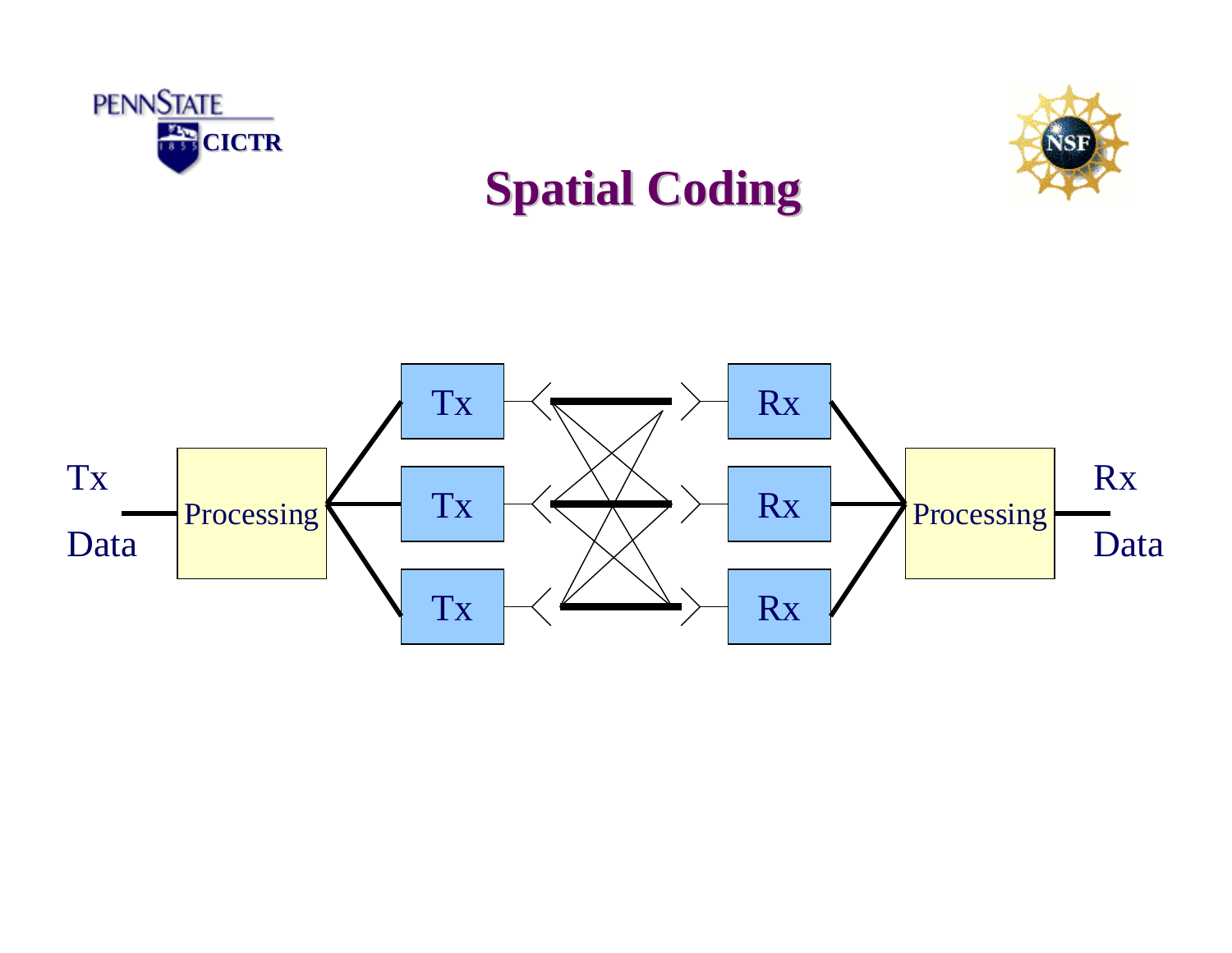









The channel impulse responses as seen by a 7-branch receiver.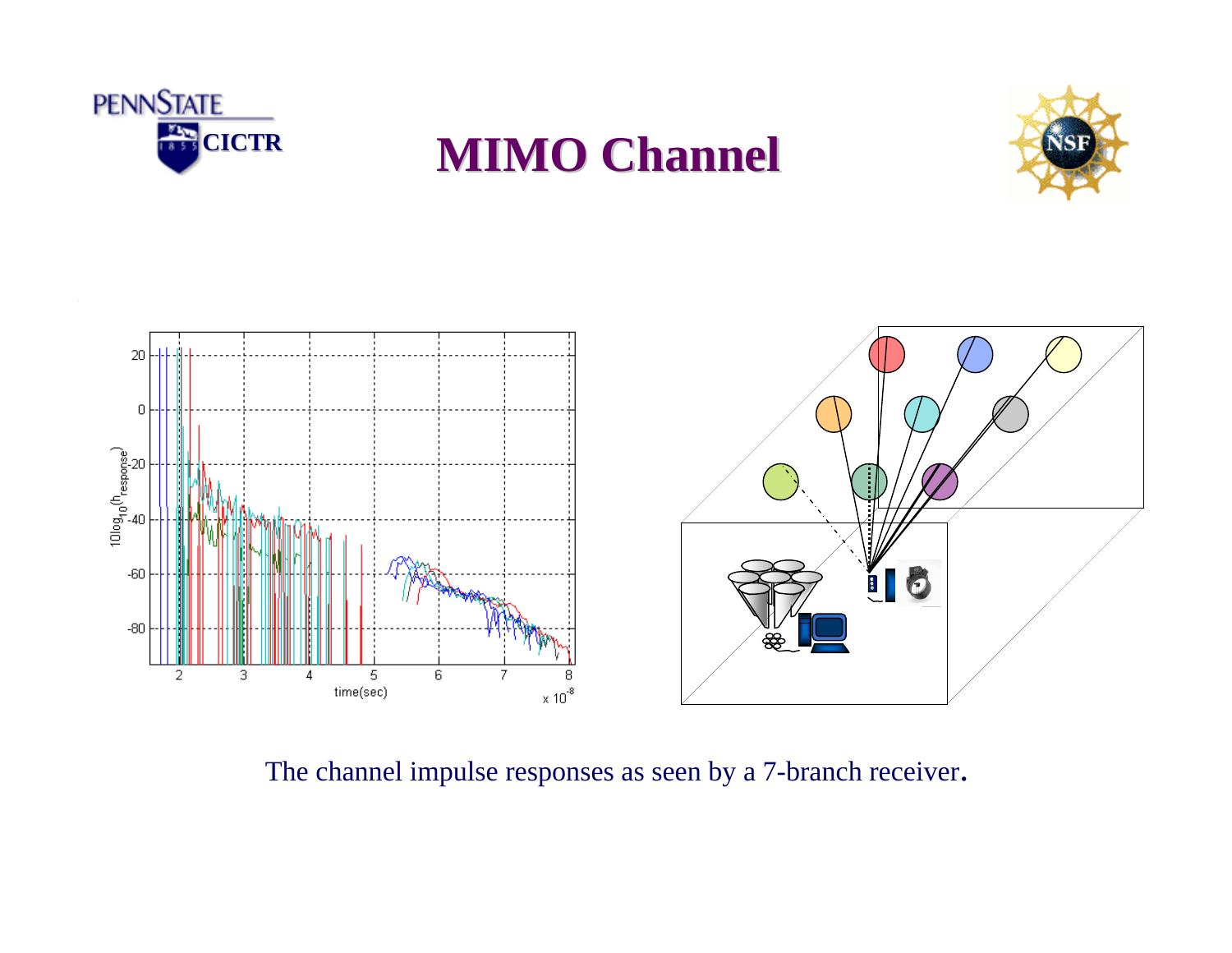